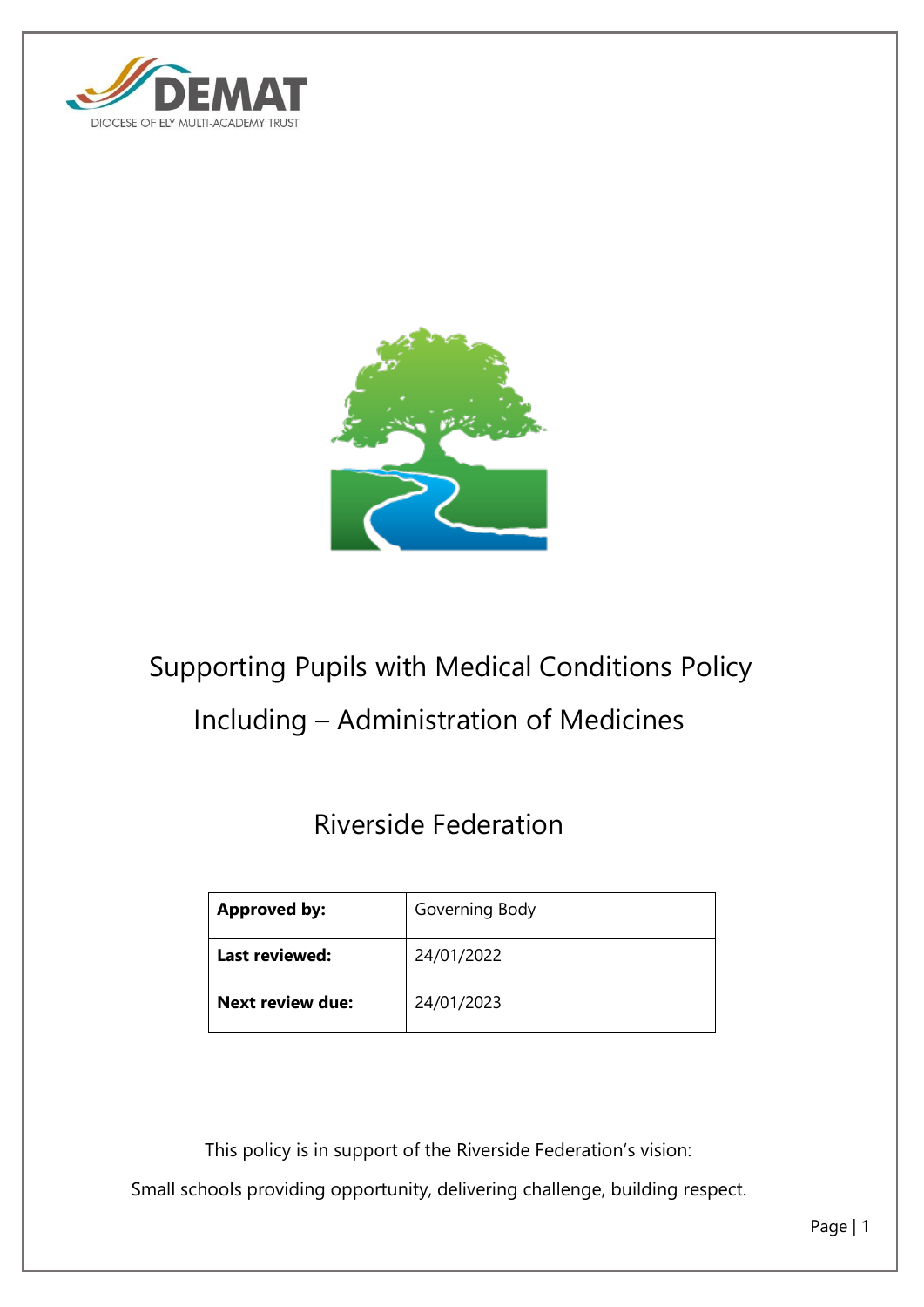# **Table of Contents**

| 1.  |     |  |  |
|-----|-----|--|--|
| 2.  |     |  |  |
| 3.  |     |  |  |
|     | 3.1 |  |  |
| 3.2 |     |  |  |
|     | 3.3 |  |  |
|     | 3.4 |  |  |
|     | 3.5 |  |  |
|     | 3.6 |  |  |
| 4.  |     |  |  |
| 5.  |     |  |  |
| 6.  |     |  |  |
| 7.  |     |  |  |
| 7.1 |     |  |  |
| 7.2 |     |  |  |
|     | 7.3 |  |  |
| 8.  |     |  |  |
| 9.  |     |  |  |
| 10. |     |  |  |
| 11. |     |  |  |
| 12. |     |  |  |
| 13. |     |  |  |
| 14. |     |  |  |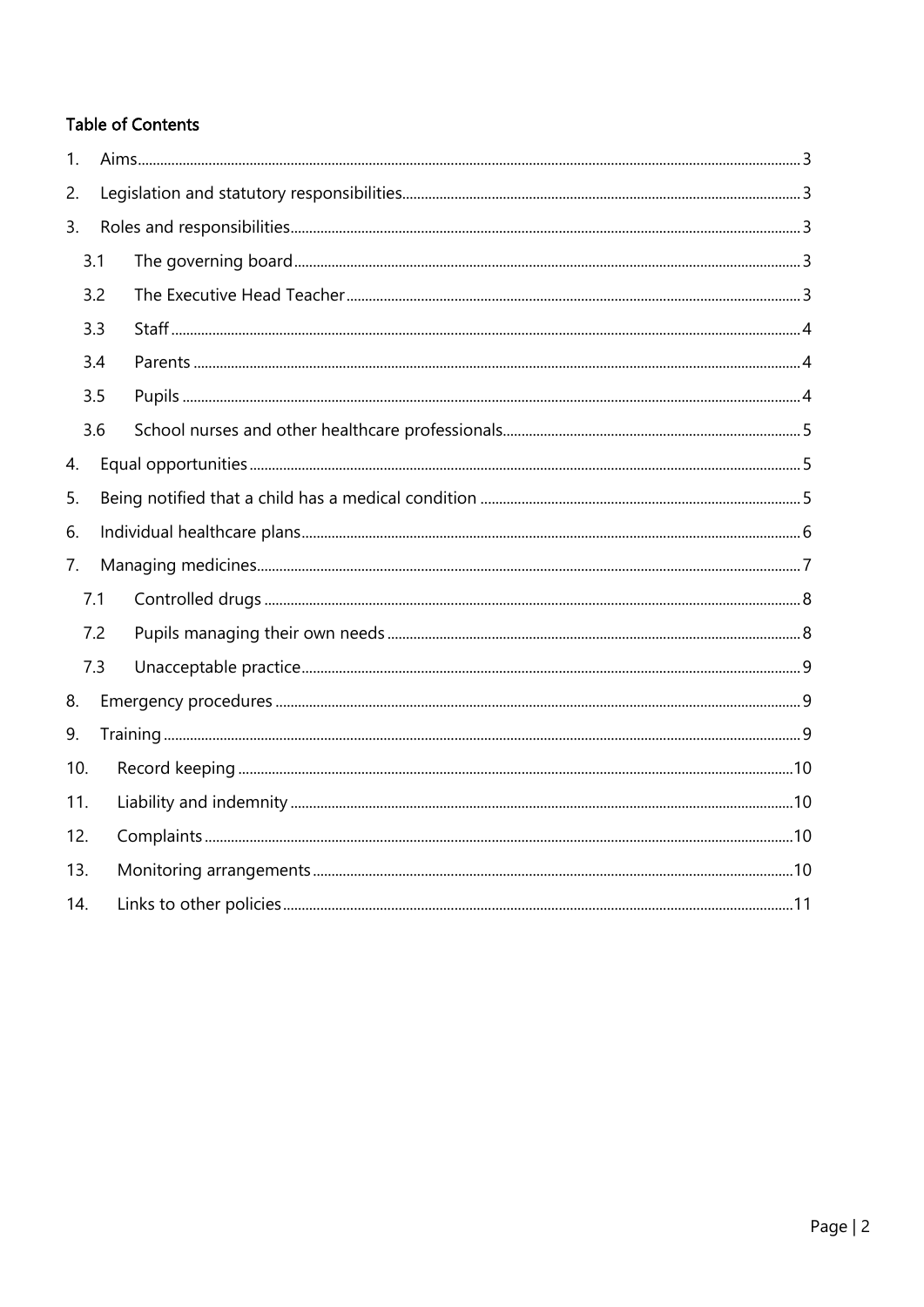# <span id="page-2-0"></span>1. Aims

This policy aims to ensure that:

- Pupils, staff and parents understand how our school will support pupils with medical conditions
- Pupils with medical conditions are properly supported to allow them to access the same education as other pupils, including school trips and sporting activities
- The governing board will implement this policy by:
- Making sure sufficient staff are suitably trained
- Making staff aware of pupil's condition, where appropriate
- Making sure there are cover arrangements to ensure someone is always available to support pupils with medical conditions
- Providing supply teachers with appropriate information about the policy and relevant pupils
- Developing and monitoring individual healthcare plans (IHPs)

The named person with responsibility for implementing this policy is Sarah Turner, Executive Head Teacher.

#### <span id="page-2-1"></span>2. Legislation and statutory responsibilities

This policy meets the requirements under [Section 100 of the Children and Families Act 2014,](http://www.legislation.gov.uk/ukpga/2014/6/part/5/crossheading/pupils-with-medical-conditions) which places a duty on governing boards to make arrangements for supporting pupils at their school with medical conditions.

It is also based on the Department for Education's statutory guidance: Supporting pupils at school [with medical conditions.](https://www.gov.uk/government/uploads/system/uploads/attachment_data/file/484418/supporting-pupils-at-school-with-medical-conditions.pdf)

This policy also complies with our funding agreement and articles of association.

# <span id="page-2-2"></span>3. Roles and responsibilities

#### <span id="page-2-3"></span>**3.1** The governing board

The governing board has ultimate responsibility to make arrangements to support pupils with medical conditions. The governing board will ensure that sufficient staff have received suitable training and are competent before they are responsible for supporting children with medical conditions.

# <span id="page-2-4"></span>**3.2** The Executive Head Teacher

The Executive Head Teacher will: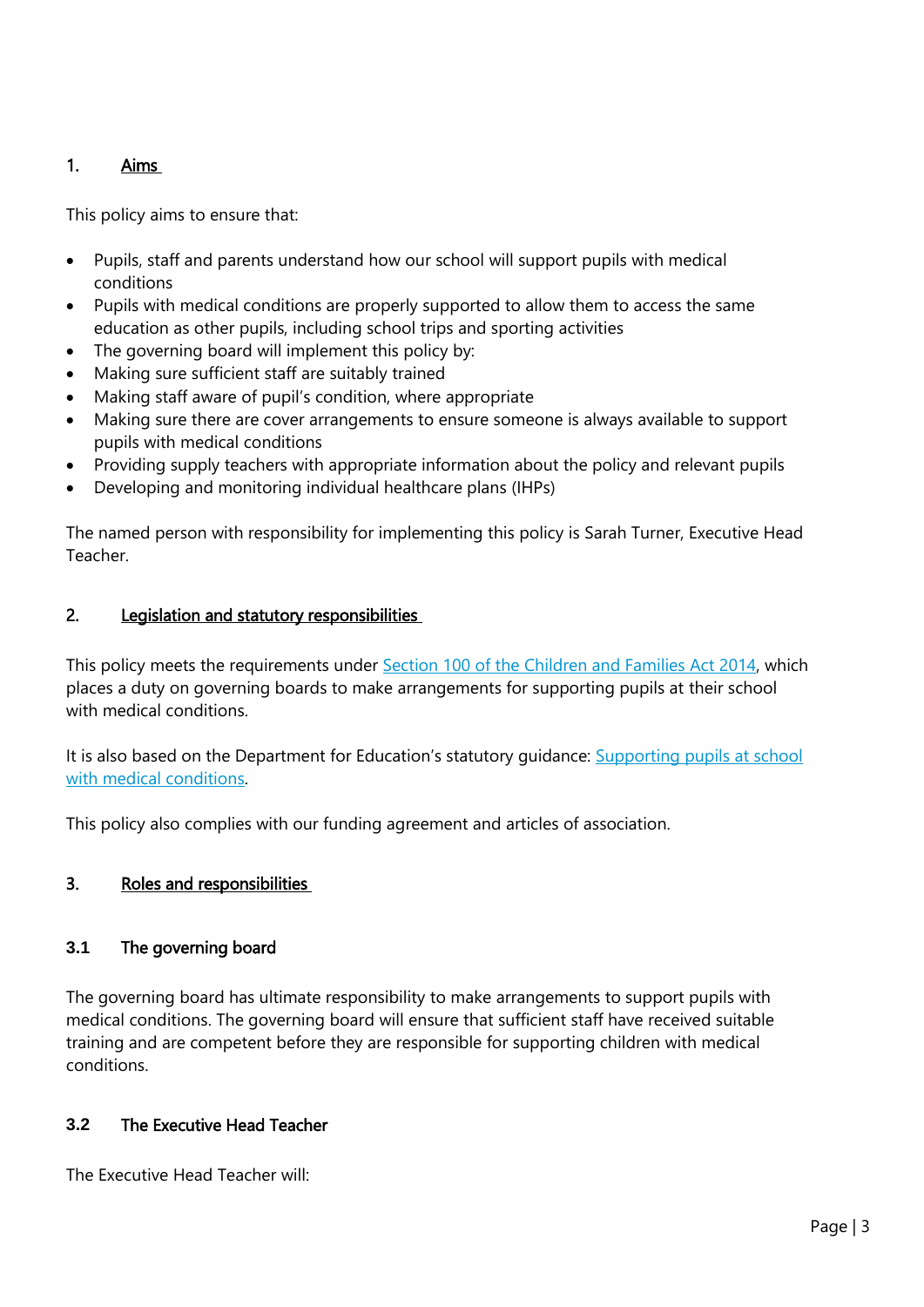- Make sure all staff are aware of this policy and understand their role in its implementation
- Ensure that there is a sufficient number of trained staff available to implement this policy and deliver against all individual healthcare plans (IHPs), including in contingency and emergency situations
- Take overall responsibility for the development of IHPs
- Make sure that school staff are appropriately insured and aware that they are insured to support pupils in this way
- Contact the school nursing service in the case of any pupil who has a medical condition that may require support at school, but who has not yet been brought to the attention of the school nurse
- Ensure that systems are in place for obtaining information about a child's medical needs and that this information is kept up to date

#### <span id="page-3-0"></span>**3.3** Staff

Supporting pupils with medical conditions during school hours is not the sole responsibility of one person. Any member of staff may be asked to provide support to pupils with medical conditions, although they will not be required to do so. This includes the administration of medicines. Those staff who take on the responsibility to support pupils with medical conditions will receive sufficient and suitable training and will achieve the necessary level of competency before doing so.

Teachers will take into account the needs of pupils with medical conditions that they teach. All staff will know what to do and respond accordingly when they become aware that a pupil with a medical condition needs help.

#### <span id="page-3-1"></span>**3.4** Parents

Parents will:

- Provide the school with sufficient and up-to-date information about their child's medical needs
- Be involved in the development and review of their child's IHP and may be involved in its drafting
- Carry out any action they have agreed to as part of the implementation of the IHP e.g. provide medicines and equipment

#### <span id="page-3-2"></span>**3.5** Pupils

Pupils with medical conditions will often be best placed to provide information about how their condition affects them. Pupils should be fully involved in discussions about their medical support needs and contribute as much as possible to the development of their IHPs. They are also expected to comply with their IHPs.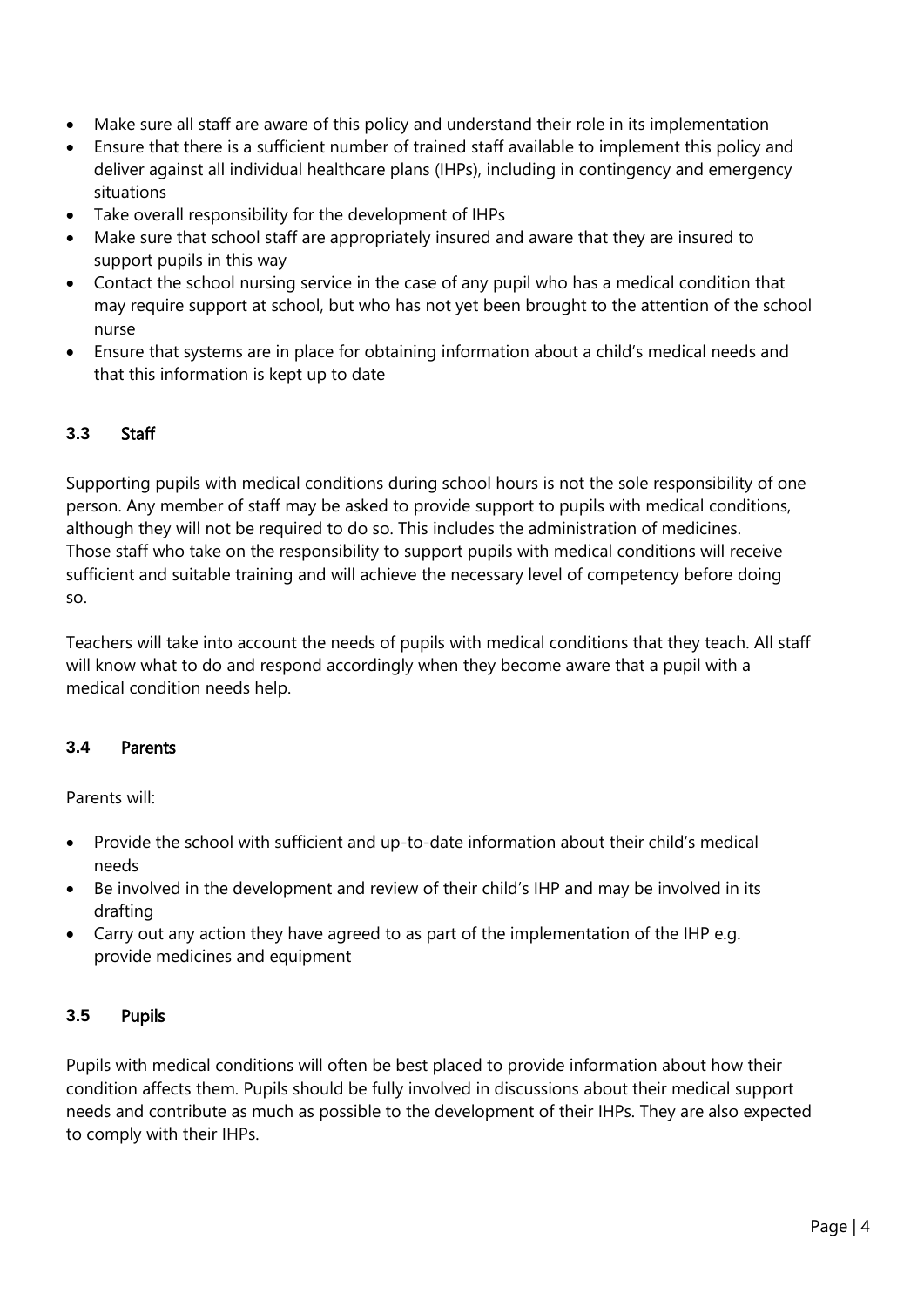## <span id="page-4-0"></span>**3.6** School nurses and other healthcare professionals

Our school nursing service will notify the school when a pupil has been identified as having a medical condition that will require support in school. This will be before the pupil starts school, wherever possible.

Healthcare professionals, such as GPs and paediatricians, will liaise with the schools nurses and notify them of any pupils identified as having a medical condition.

#### <span id="page-4-1"></span>4. Equal opportunities

Our school is clear about the need to actively support pupils with medical conditions to participate in school trips and visits, or in sporting activities, and not prevent them from doing so. The school will consider what reasonable adjustments need to be made to enable these pupils to participate fully and safely on school trips, visits and sporting activities. Risk assessments will be carried out so that planning arrangements take account of any steps

needed to ensure that pupils with medical conditions are included. In doing so, pupils, their parents and any relevant healthcare professionals will be consulted.

#### <span id="page-4-2"></span>5. Being notified that a child has a medical condition

When the school is notified that a pupil has a medical condition, the process outlined below will be followed to decide whether the pupil requires an IHP.

The school will make every effort to ensure that arrangements are put into place within 2 weeks, or by the beginning of the relevant term for pupils who are new to our school.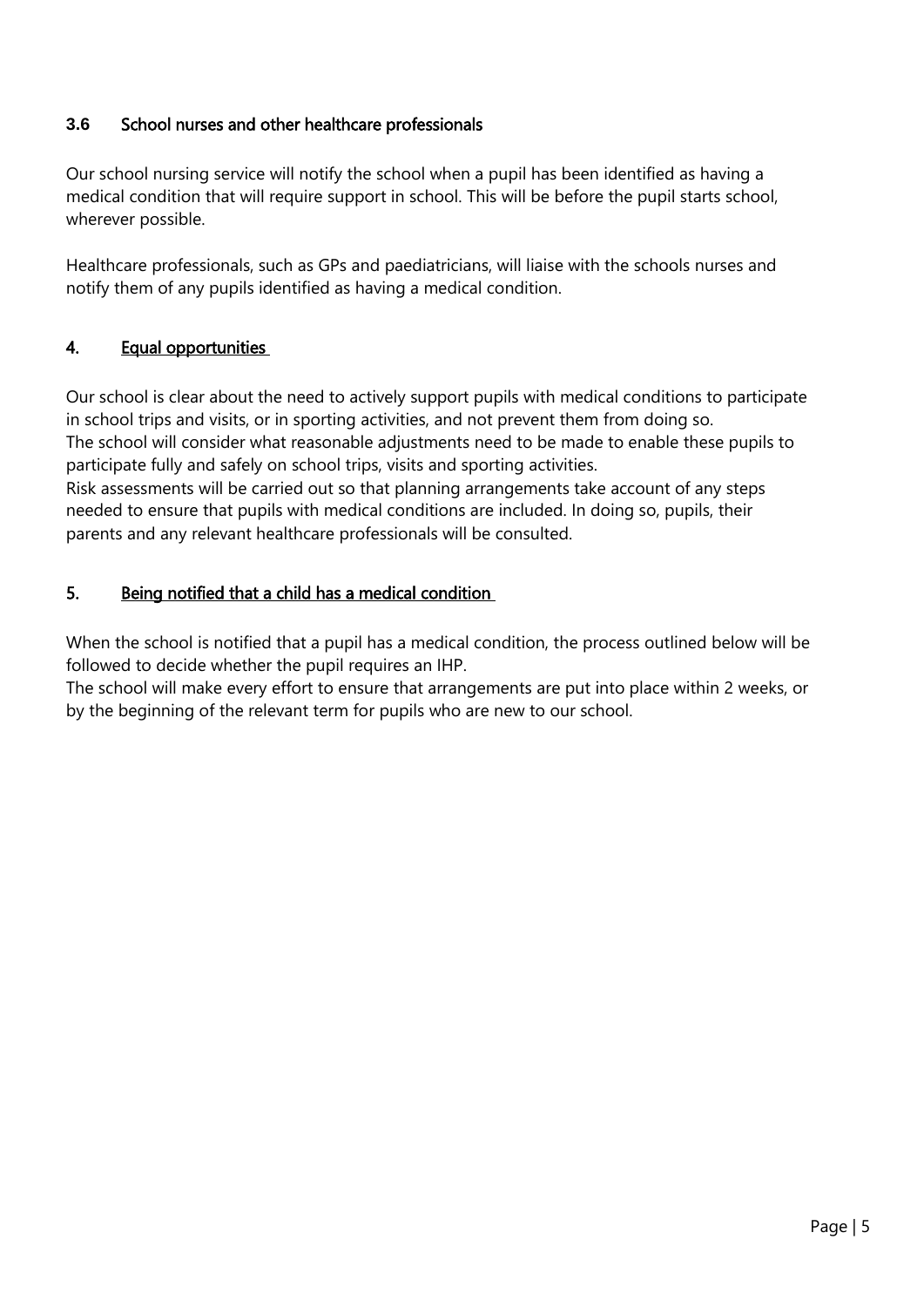

#### <span id="page-5-0"></span>6. Individual healthcare plans

The Executive Head Teacher has overall responsibility for the development of IHPs for pupils with medical conditions.

Plans will be reviewed at least annually, or earlier if there is evidence that the pupil's needs have changed.

Plans will be developed with the pupil's best interests in mind and will set out:

- What needs to be done
- When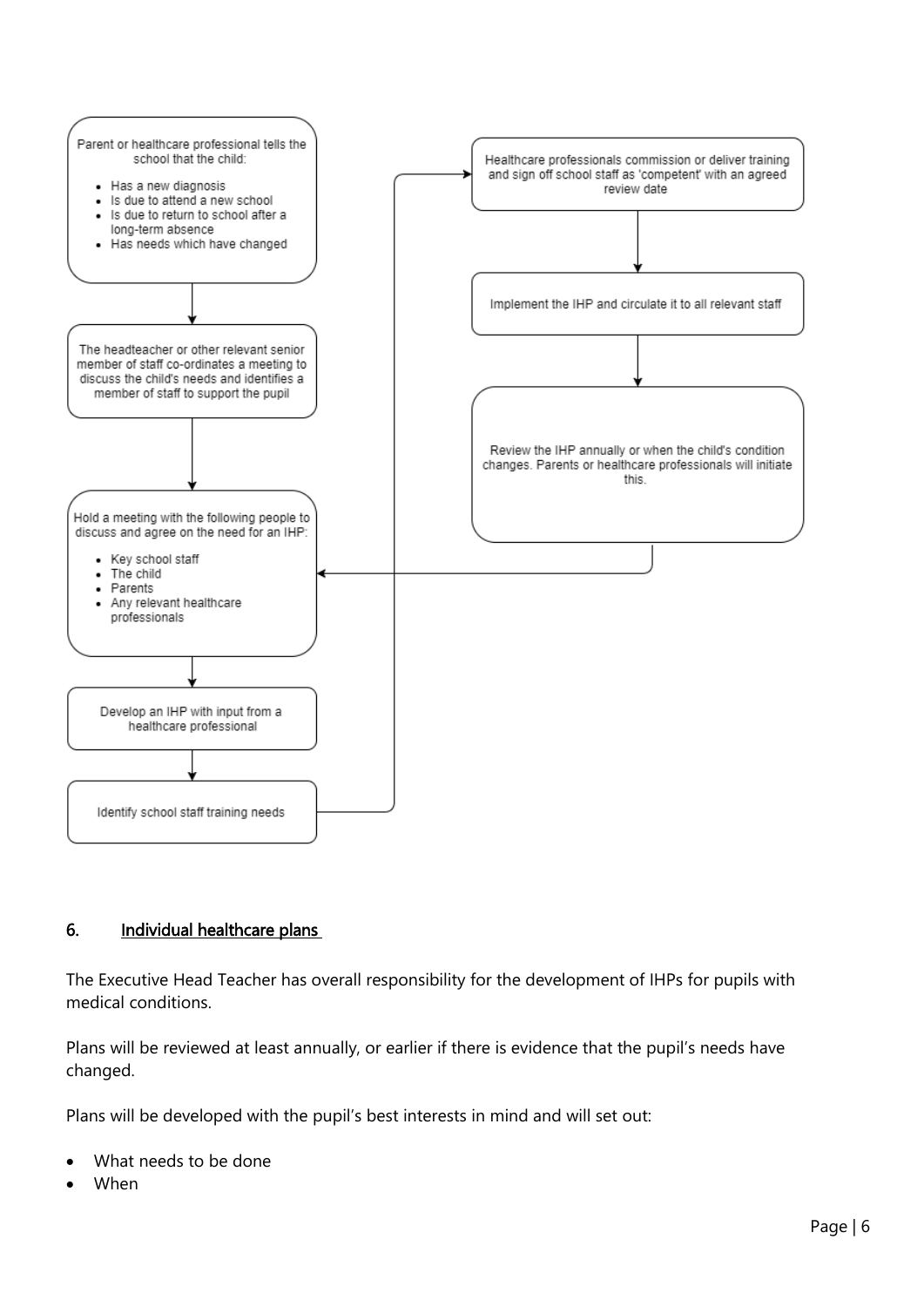• By whom

Not all pupils with a medical condition will require an IHP. It will be agreed with a healthcare professional and the parents when an IHP would be inappropriate or disproportionate. This will be based on evidence. If there is not a consensus, the Executive Head Teacher will make the final decision.

Plans will be drawn up in partnership with the school, parents and a relevant healthcare professional, such as the school nurse, specialist or paediatrician, who can best advice on the pupil's specific needs. The pupil will be involved wherever appropriate.

IHPs will be linked to, or become part of, any statement of special educational needs (SEN) or education, health and care (EHC) plan. If a pupil has SEN but does not have a statement or EHC plan, the SEN will be mentioned in the IHP.

The level of detail in the plan will depend on the complexity of the child's condition and how much support is needed. The governing board and the Executive Head Teacher, will consider the following when deciding what information to record on IHPs:

- The medical condition, its triggers, signs, symptoms and treatments
- The pupil's resulting needs, including medication (dose, side effects and storage) and other treatments, time, facilities, equipment, testing, access to food and drink where this is used to manage their condition, dietary requirements and environmental issues, e.g. crowded corridors, travel time between lessons
- Specific support for the pupil's educational, social and emotional needs. For example, how absences will be managed, requirements for extra time to complete exams, use of rest periods or additional support in catching up with lessons, counselling sessions
- The level of support needed, including in emergencies. If a pupil is self-managing their medication, this will be clearly stated with appropriate arrangements for monitoring
- Who will provide this support, their training needs, expectations of their role and confirmation of proficiency to provide support for the pupil's medical condition from a healthcare professional, and cover arrangements for when they are unavailable
- Who in the school needs to be aware of the pupil's condition and the support required
- Arrangements for written permission from parents and the Executive Head Teacher for medication to be administered by a member of staff, or self-administered by the pupil during school hours
- Separate arrangements or procedures required for school trips or other school activities outside of the normal school timetable that will ensure the pupil can participate, e.g. risk assessments
- Where confidentiality issues are raised by the parent/pupil, the designated individuals to be entrusted with information about the pupil's condition
- What to do in an emergency, including who to contact, and contingency arrangements

# <span id="page-6-0"></span>7. Managing medicines

Prescription and non-prescription medicines will only be administered at school: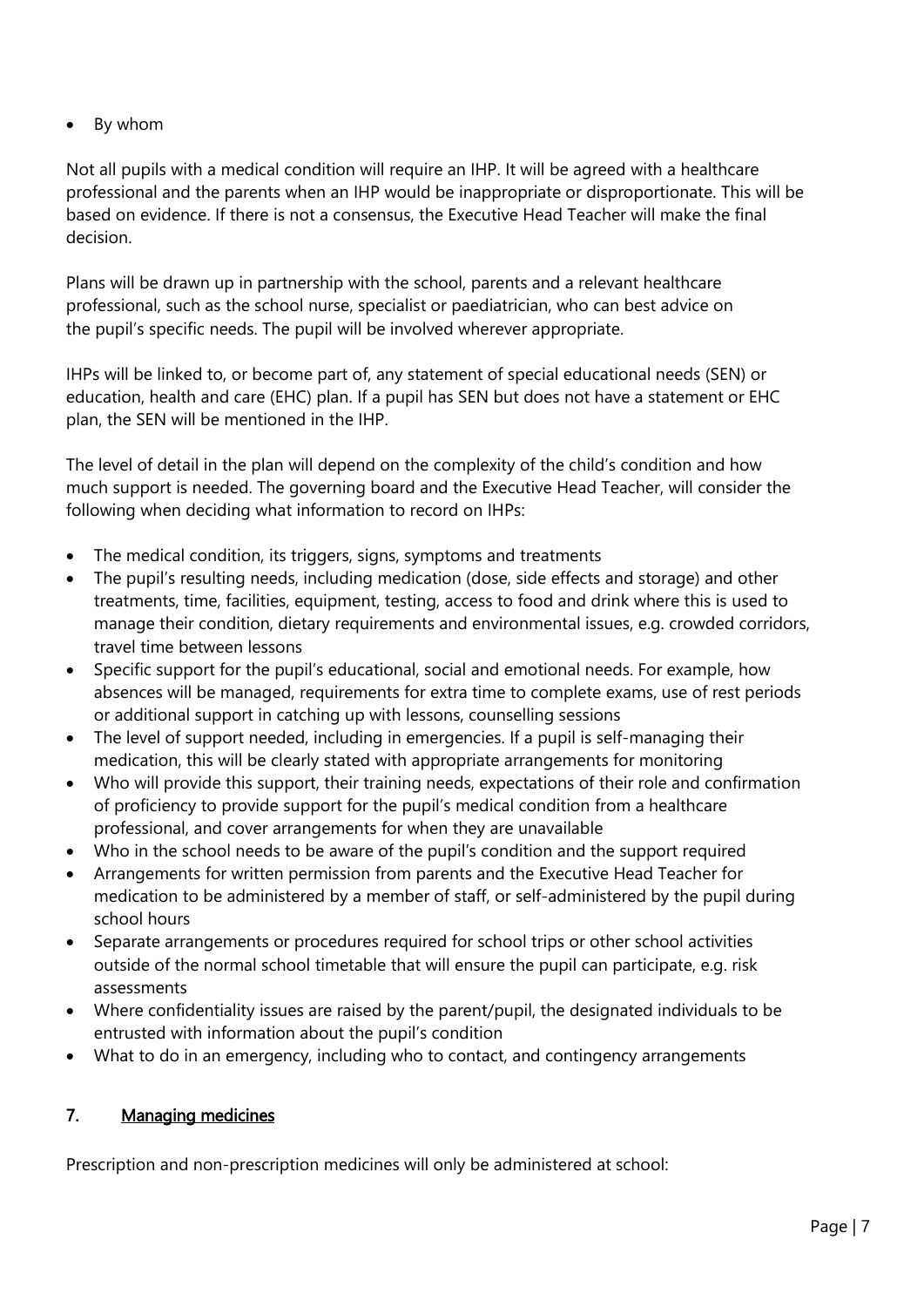- When it would be detrimental to the pupil's health or school attendance not to do so and
- Where we have parents' written consent

# The only exception to this is where the medicine has been prescribed to the pupil without the knowledge of the parents.

Pupils under 16 will not be given medicine containing aspirin unless prescribed by a doctor.

Anyone giving a pupil any medication (for example, for pain relief) will first check maximum dosages and when the previous dosage was taken. Parents will always be informed.

The school will only accept prescribed medicines that are:

- In-date
- Labelled
- Provided in the original container, as dispensed by the pharmacist, and include instructions for administration, dosage and storage

The school will accept insulin that is inside an insulin pen or pump rather than its original container, but it must be in date.

All medicines will be stored safely. Pupils will be informed about where their medicines are at all times and be able to access them immediately. Medicines and devices such as asthma inhalers, blood glucose testing meters and adrenaline pens will always be readily available to pupils and not locked away.

Medicines will be returned to parents to arrange for safe disposal when no longer required.

# <span id="page-7-0"></span>**7.1** Controlled drugs

[Controlled drugs](http://www.nhs.uk/chq/Pages/1391.aspx?CategoryID=73) are prescription medicines that are controlled under the [Misuse of Drugs](http://www.legislation.gov.uk/uksi/2001/3998/schedule/1/made)  [Regulations 2001](http://www.legislation.gov.uk/uksi/2001/3998/schedule/1/made) and subsequent amendments, such as morphine or methadone.

A pupil who has been prescribed a controlled drug may have it in their possession if they are competent to do so, but they must not pass it to another pupil to use. All other controlled drugs are kept in a secure cupboard in the school office and only named staff have access.

Controlled drugs will be easily accessible in an emergency and a record of any doses used and the amount held will be kept.

# <span id="page-7-1"></span>**7.2** Pupils managing their own needs

Pupils who are competent will be encouraged to take responsibility for managing their own medicines and procedures. This will be discussed with parents and it will be reflected in their IHPs.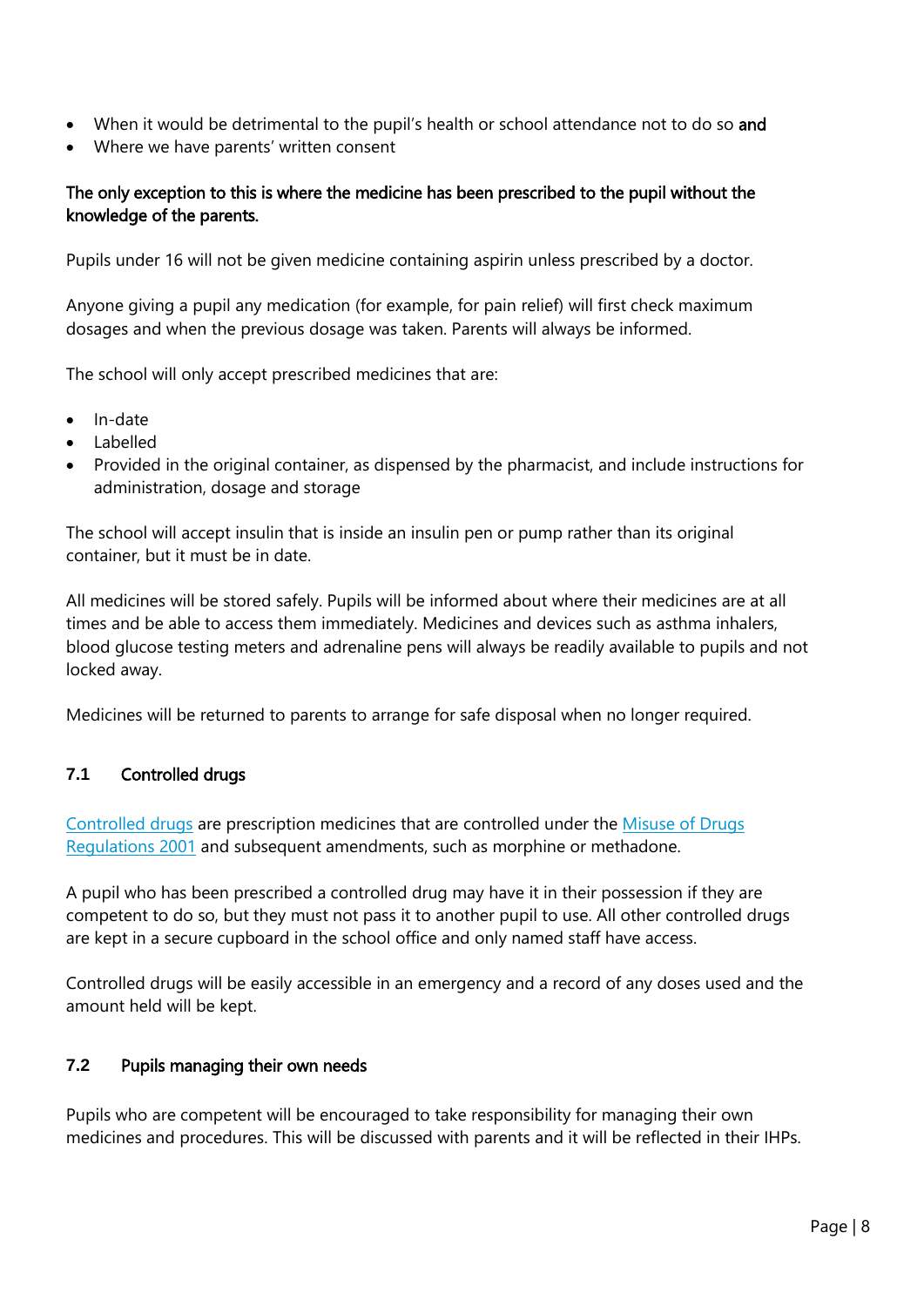Pupils will be allowed to carry their own medicines and relevant devices wherever possible. Staff will not force a pupil to take a medicine or carry out a necessary procedure if they refuse, but will follow the procedure agreed in the IHP and inform parents so that an alternative option can be considered, if necessary.

# <span id="page-8-0"></span>**7.3** Unacceptable practice

School staff should use their discretion and judge each case individually with reference to the pupil's IHP, but it is generally not acceptable to:

- Prevent pupils from easily accessing their inhalers and medication, and administering their medication when and where necessary
- Assume that every pupil with the same condition requires the same treatment
- Ignore the views of the pupil or their parents
- Ignore medical evidence or opinion (although this may be challenged)
- Send children with medical conditions home frequently for reasons associated with their medical condition or prevent them from staying for normal school activities, including lunch, unless this is specified in their IHPs
- If the pupil becomes ill, send them to the school office or medical room unaccompanied or with someone unsuitable
- Penalise pupils for their attendance record if their absences are related to their medical condition, e.g. hospital appointments
- Prevent pupils from drinking, eating or taking toilet or other breaks whenever they need to in order to manage their medical condition effectively
- Require parents, or otherwise make them feel obliged, to attend school to administer medication or provide medical support to their pupil, including with toileting issues. No parent should have to give up working because the school is failing to support their child's medical needs
- Prevent pupils from participating, or create unnecessary barriers to pupils participating in any aspect of school life, including school trips, e.g. by requiring parents to accompany their child
- Administer, or ask pupils to administer, medicine in school toilets

# <span id="page-8-1"></span>8. Emergency procedures

Staff will follow the school's normal emergency procedures (for example, calling 999). All pupils' IHPs will clearly set out what constitutes an emergency and will explain what to do.

If a pupil needs to be taken to hospital, staff will stay with the pupil until the parent arrives, or accompany the pupil to hospital by ambulance.

# <span id="page-8-2"></span>9. Training

Staff who are responsible for supporting pupils with medical needs will receive suitable and sufficient training to do so.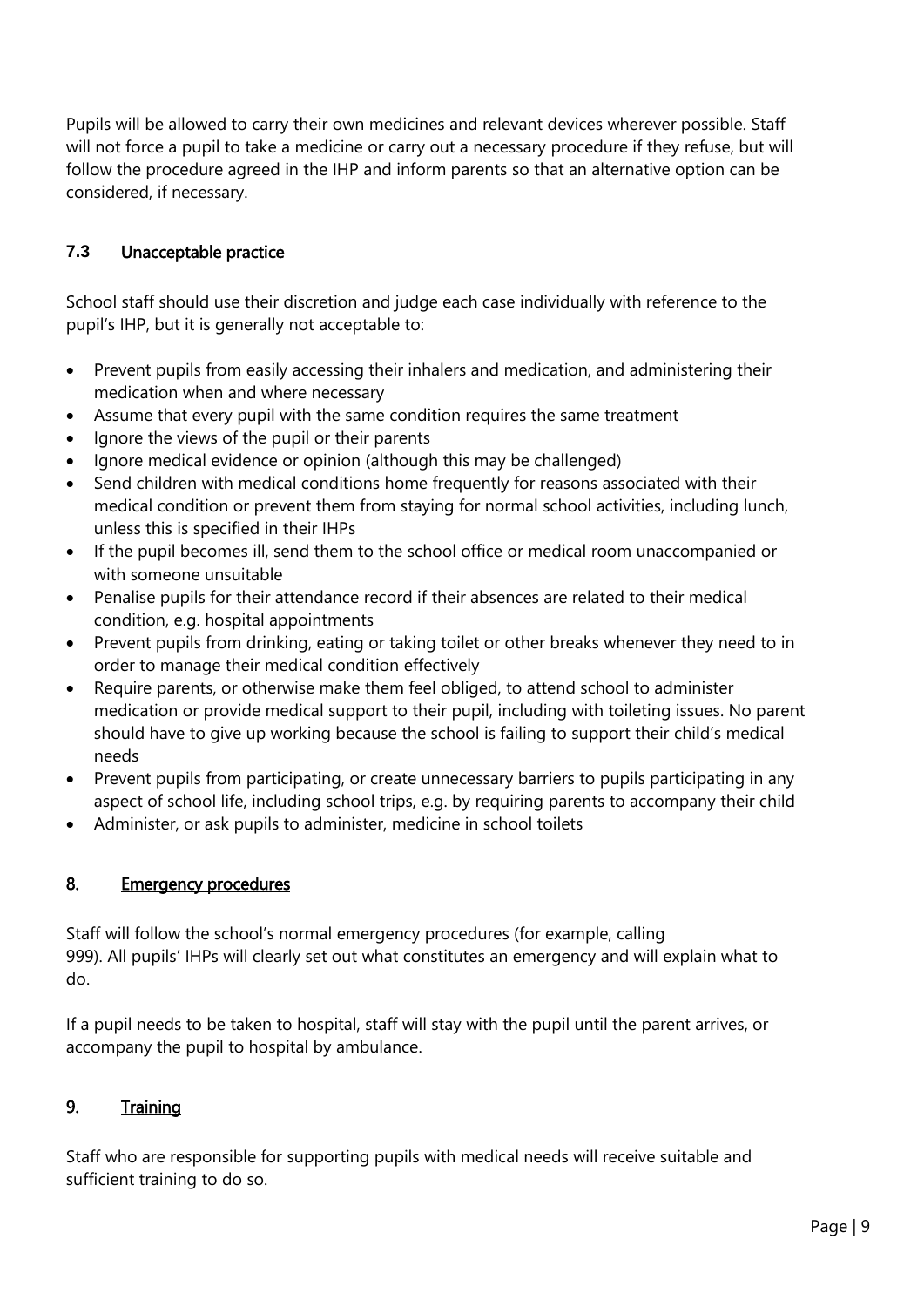The training will be identified during the development or review of IHPs. Staff who provide support to pupils with medical conditions will be included in meetings where this is discussed.

The relevant healthcare professionals will lead on identifying the type and level of training required and will agree this with the Executive Head Teacher. Training will be kept up to date.

Training will:

- Be sufficient to ensure that staff are competent and have confidence in their ability to support the pupils
- Fulfil the requirements in the IHPs
- Help staff to have an understanding of the specific medical conditions they are being asked to deal with, their implications and preventative measures

Healthcare professionals will provide confirmation of the proficiency of staff in a medical procedure, or in providing medication.

All staff will receive training so that they are aware of this policy and understand their role in implementing it, for example, with preventative and emergency measures so they can recognise and act quickly when a problem occurs. This will be provided for new staff during their induction.

#### <span id="page-9-0"></span>10. Record keeping

The governing board will ensure that written records are kept of all medicine administered to pupils. Parents will be informed if their pupil has been unwell at school.

IHPs are kept in a readily accessible place which all staff are aware of.

#### <span id="page-9-1"></span>11. Liability and indemnity

The governing board will ensure that the appropriate level of insurance is in place and appropriately reflects the school's level of risk.

We will ensure that we are a member of the Department for Education's risk protection arrangement (RPA).

#### <span id="page-9-2"></span>12. Complaints

Parents with a complaint about their child's medical condition should discuss these directly with the Executive Head Teacher in the first instance. If the Executive Head Teacher cannot resolve the matter, they will direct parents to the school's complaints procedure.

#### <span id="page-9-3"></span>13. Monitoring arrangements